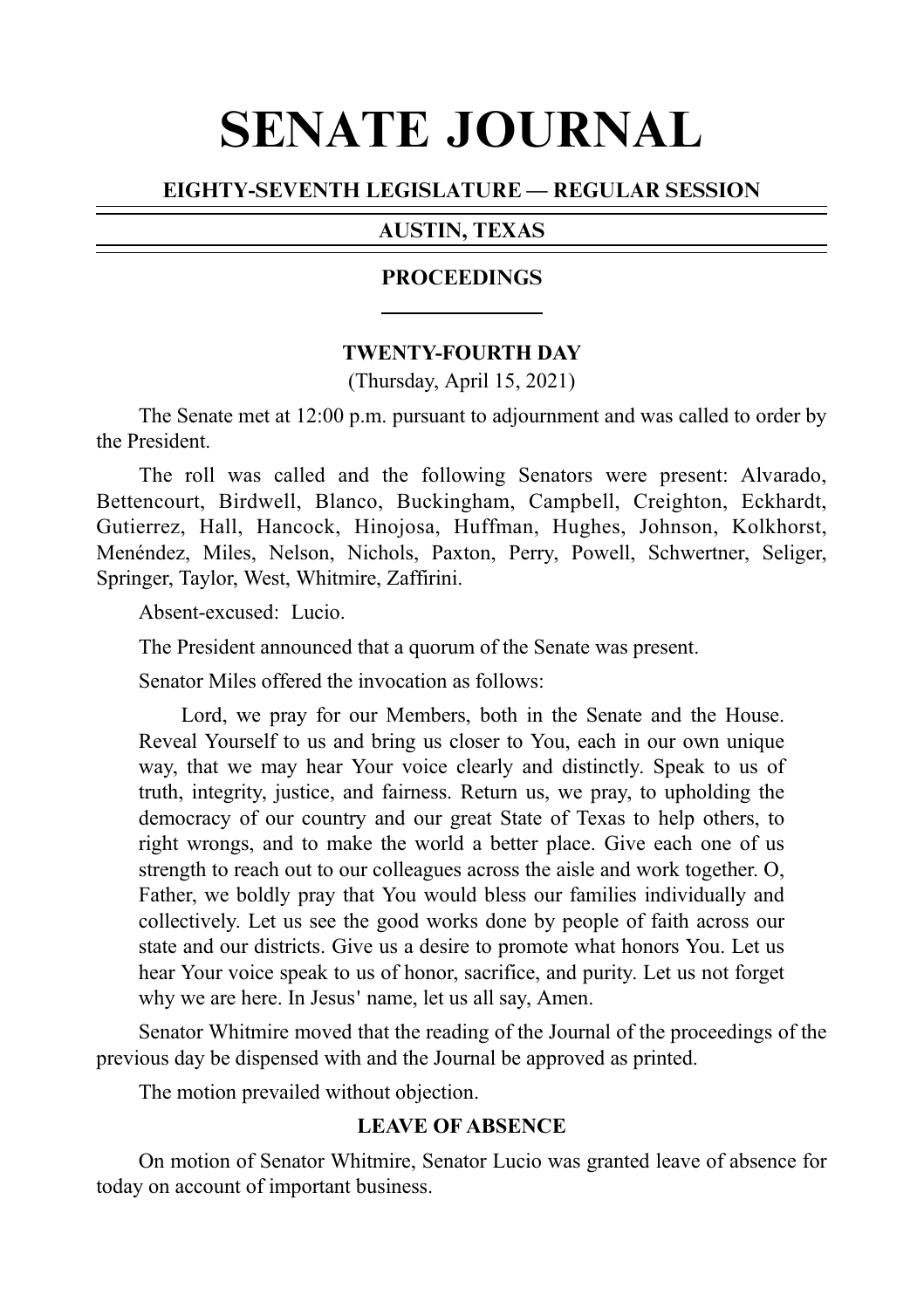# **INTRODUCTION OF BILLS AND RESOLUTIONS POSTPONED**

The President announced that the introduction of bills and resolutions on first reading would be postponed until the end of today's session.

There was no objection.

#### **CONCLUSION OF MORNING CALL**

The President at 12:02 p.m. announced the conclusion of morning call.

# **COMMITTEE SUBSTITUTE SENATE BILL 10 ON THIRD READING**

Senator Bettencourt moved to suspend the regular order of business to take up for consideration **CSSB 10** at this time on its third reading and final passage:

**CSSB 10**, Relating to the use by a county or municipality of public money for lobbying activities.

The motion prevailed by the following vote: Yeas 17, Nays 13.

Yeas: Bettencourt, Birdwell, Buckingham, Campbell, Creighton, Hall, Hancock, Huffman, Hughes, Kolkhorst, Nelson, Nichols, Paxton, Perry, Schwertner, Springer, Taylor.

Nays: Alvarado, Blanco, Eckhardt, Gutierrez, Hinojosa, Johnson, Menéndez, Miles, Powell, Seliger, West, Whitmire, Zaffirini.

Absent-excused: Lucio.

The bill was read third time and was passed by the following vote: Yeas 17, Nays 13. (Same as previous roll call)

#### **SENATE BILL 659 ON THIRD READING**

Senator Buckingham moved to suspend the regular order of business to take up for consideration SB 659 at this time on its third reading and final passage:

**SB 659**, Relating to disannexation of certain areas that do not receive full municipal services.

The motion prevailed by the following vote: Yeas 18, Nays 12.

Yeas: Bettencourt, Birdwell, Buckingham, Campbell, Creighton, Hall, Hancock, Huffman, Hughes, Kolkhorst, Nelson, Nichols, Paxton, Perry, Schwertner, Seliger, Springer, Taylor.

Nays: Alvarado, Blanco, Eckhardt, Gutierrez, Hinojosa, Johnson, Menéndez, Miles, Powell, West, Whitmire, Zaffirini.

Absent-excused: Lucio.

The bill was read third time and was passed by the following vote: Yeas 18, Nays 12. (Same as previous roll call)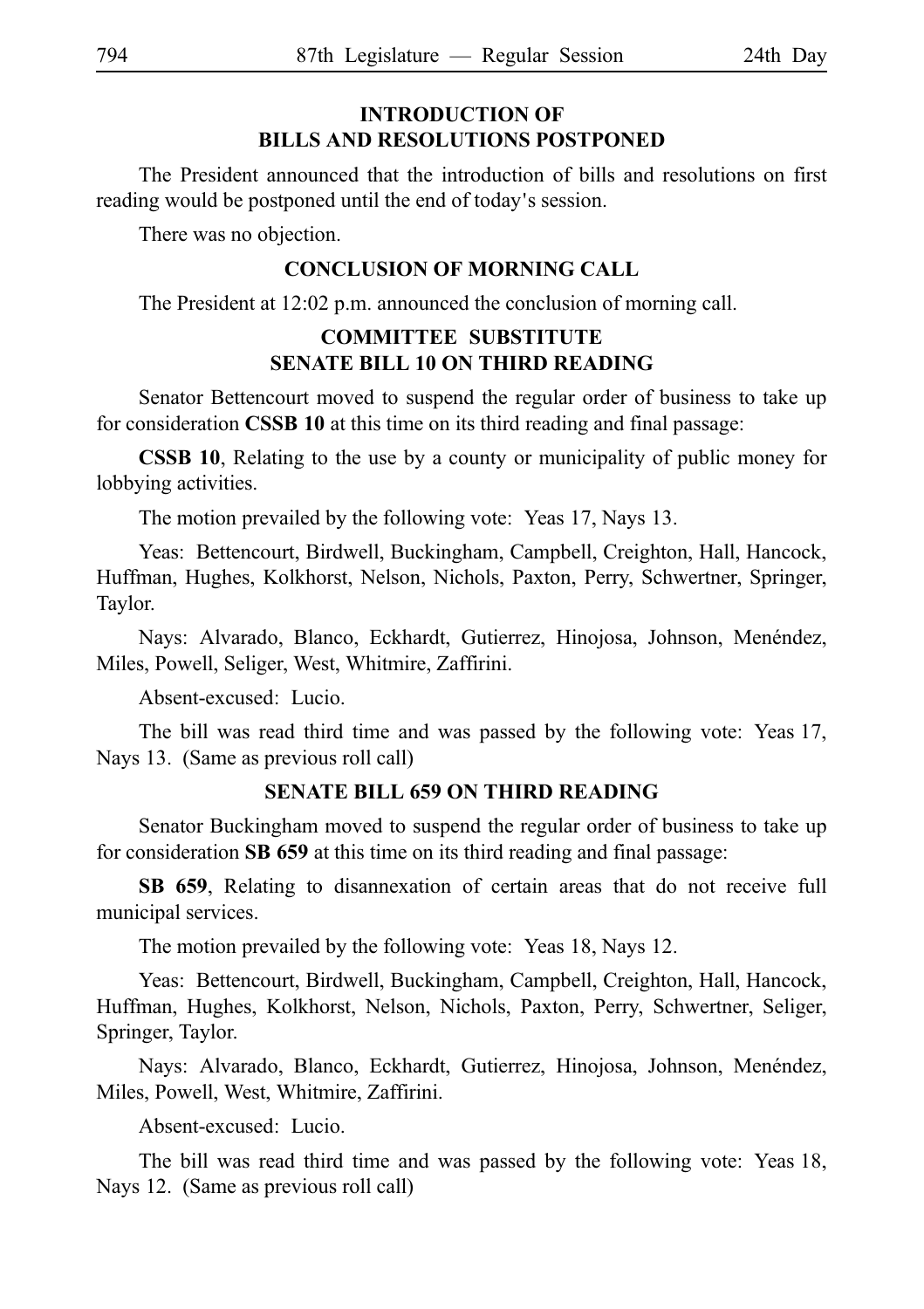## **COMMITTEE SUBSTITUTE SENATE BILL 29 ON THIRD READING**

Senator Perry moved to suspend the regular order of business to take up for consideration **CSSB 29** at this time on its third reading and final passage:

**CSSB 29**, Relating to requiring public school students to compete in interscholastic athletic competitions based on biological sex.

The motion prevailed by the following vote: Yeas 18, Nays 12.

Yeas: Bettencourt, Birdwell, Buckingham, Campbell, Creighton, Hall, Hancock, Huffman, Hughes, Kolkhorst, Nelson, Nichols, Paxton, Perry, Schwertner, Seliger, Springer, Taylor.

Nays: Alvarado, Blanco, Eckhardt, Gutierrez, Hinojosa, Johnson, Menéndez, Miles, Powell, West, Whitmire, Zaffirini.

Absent-excused: Lucio.

The bill was read third time and was passed by the following vote: Yeas 18, Nays 12. (Same as previous roll call)

#### **SENATE BILL 19 ON THIRD READING**

Senator Schwertner moved to suspend the regular order of business to take up for consideration **SB 19** at this time on its third reading and final passage:

**SBi19**, Relating to prohibited contracts with companies that discriminate against the firearm or ammunition industries.

The motion prevailed by the following vote: Yeas 18, Nays 12.

Yeas: Bettencourt, Birdwell, Buckingham, Campbell, Creighton, Hall, Hancock, Huffman, Hughes, Kolkhorst, Nelson, Nichols, Paxton, Perry, Schwertner, Seliger, Springer, Taylor.

Nays: Alvarado, Blanco, Eckhardt, Gutierrez, Hinojosa, Johnson, Menéndez, Miles, Powell, West, Whitmire, Zaffirini.

Absent-excused: Lucio.

The bill was read third time and was passed by the following vote: Yeas 18, Nays 12. (Same as previous roll call)

#### **COMMITTEE SUBSTITUTE SENATE BILL 28 ON THIRD READING**

Senator Bettencourt moved to suspend the regular order of business to take up for consideration **CSSB 28** at this time on its third reading and final passage:

**CSSB 28.** Relating to the approval of open-enrollment charter schools and the applicability of certain state and local laws to open-enrollment charter schools.

The motion prevailed by the following vote: Yeas 17, Nays 13.

Yeas: Bettencourt, Birdwell, Buckingham, Campbell, Creighton, Hall, Hancock, Huffman, Hughes, Kolkhorst, Nelson, Nichols, Paxton, Perry, Schwertner, Springer, Taylor.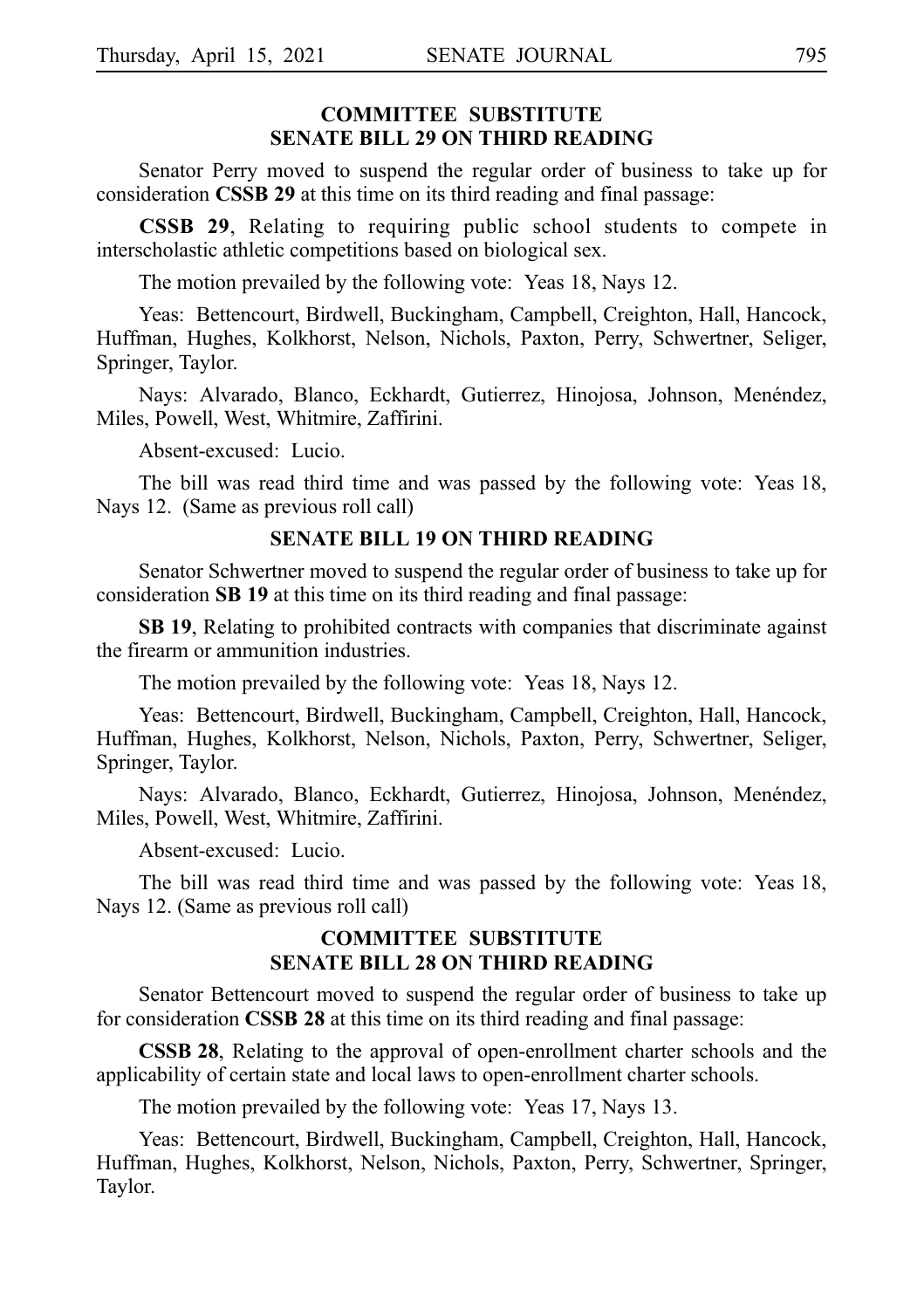Nays: Alvarado, Blanco, Eckhardt, Gutierrez, Hinojosa, Johnson, Menéndez, Miles, Powell, Seliger, West, Whitmire, Zaffirini.

Absent-excused: Lucio.

The bill was read third time.

Senator West offered the following amendment to the bill:

#### **Floor Amendment No. 1**

Amend **CSSB 28** on third reading by amending Floor Amendment No. 2, by Sen. Hughes, as follows:

On page 1, line 19, after "work.", insert "An open-enrollment charter school does not have the power of eminent domain."

The amendment to **CSSB 28** was read.

Ouestion: Shall Floor Amendment No. 1 to **CSSB 28** be adopted?

#### **AT EASE**

The President at 12:40 p.m. announced the Senate would stand At Ease subject to the call of the Chair.

#### **IN LEGISLATIVE SESSION**

The President at 12:43 p.m. called the Senate to order as In Legislative Session.

Question: Shall Floor Amendment No. 1 to **CSSB 28** be adopted?

The amendment to **CSSB 28** was adopted by a viva voce vote.

All Members are deemed to have voted "Yea" on the adoption of Floor Amendment No. 1 except as follows:

Absent-excused: Lucio.

**CSSB 28** as amended was finally passed by the following vote: Yeas 16, Nays 14.

Yeas: Bettencourt, Birdwell, Buckingham, Campbell, Creighton, Hall, Hancock, Huffman, Hughes, Kolkhorst, Nelson, Paxton, Perry, Schwertner, Springer, Taylor.

Nays: Alvarado, Blanco, Eckhardt, Gutierrez, Hinojosa, Johnson, Menéndez, Miles, Nichols, Powell, Seliger, West, Whitmire, Zaffirini.

Absent-excused: Lucio.

#### **COMMITTEE SUBSTITUTE SENATE BILL 1678 ON SECOND READING**

On motion of Senator Campbell and by unanimous consent, the regular order of business was suspended to take up for consideration **CSSBi1678** at this time on its second reading:

**CSSB 1678**, Relating to the prohibited release by a public agency of information regarding the members, supporters, or volunteers of or donors to certain nonprofit organizations; creating a criminal offense.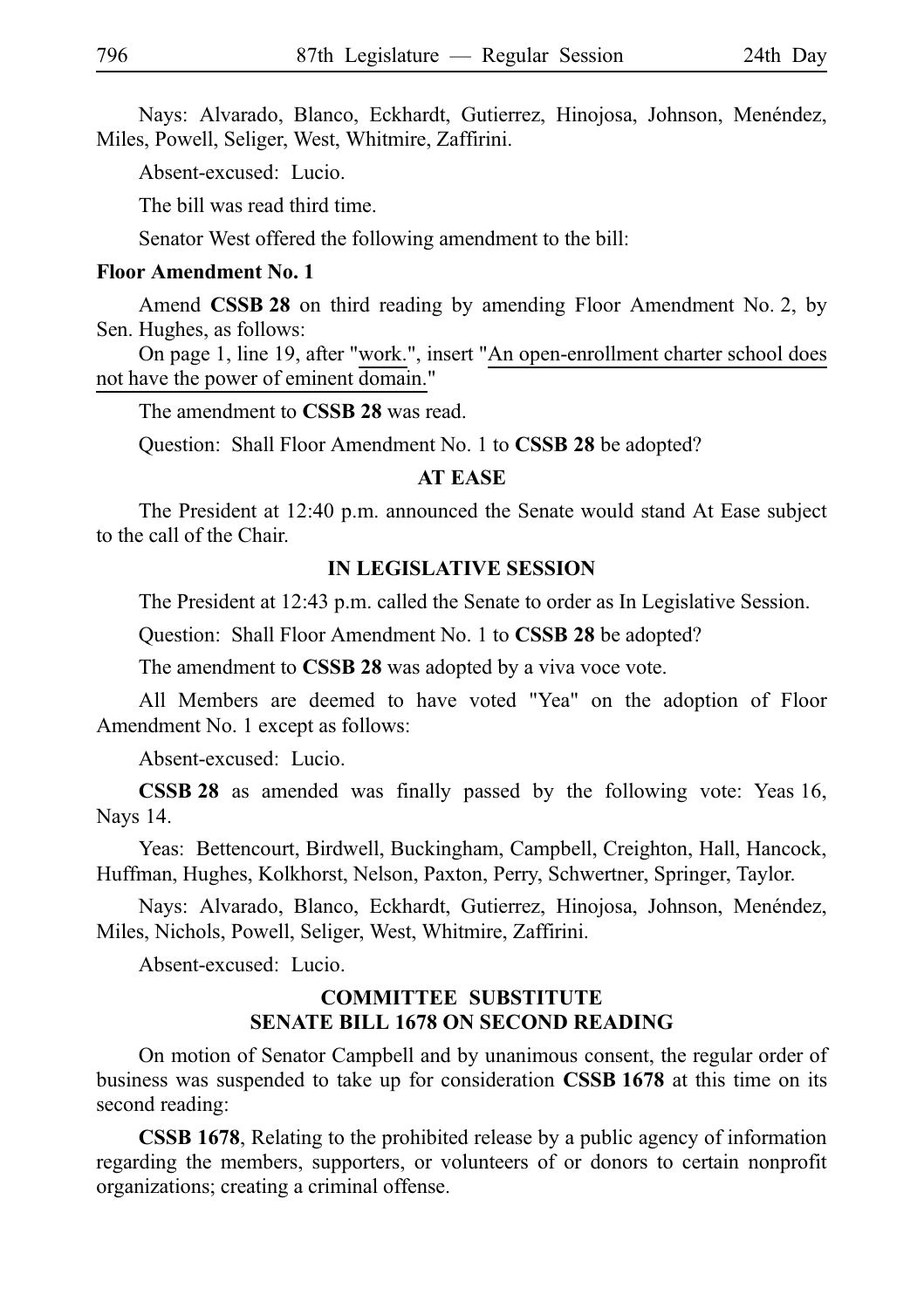The bill was read second time and was passed to engrossment by a viva voce vote.

All Members are deemed to have voted "Yea" on the passage to engrossment except as follows:

Absent-excused: Lucio.

#### **COMMITTEE SUBSTITUTE SENATE BILL 1678 ON THIRD READING**

Senator Campbell moved that Senate Rule 7.18 and the Constitutional Rule requiring bills to be read on three several days be suspended and that **CSSBi1678** be placed on its third reading and final passage.

The motion prevailed by the following vote: Yeas 30, Nays 0.

Absent-excused: Lucio.

The bill was read third time and was passed by the following vote: Yeas 30, Nays 0. (Same as previous roll call)

#### **COMMITTEE SUBSTITUTE SENATE BILL 442 ON SECOND READING**

Senator Hughes moved to suspend the regular order of business to take up for consideration **CSSB 442** at this time on its second reading:

**CSSB 442**, Relating to local school health advisory councils and health education provided by public schools, including requirements regarding human sexuality instruction.

The motion prevailed by the following vote: Yeas 23, Nays 7.

Yeas: Bettencourt, Birdwell, Buckingham, Campbell, Creighton, Hall, Hancock, Hinojosa, Huffman, Hughes, Johnson, Kolkhorst, Menéndez, Nelson, Nichols, Paxton, Perry, Powell, Schwertner, Seliger, Springer, Taylor, Zaffirini.

Nays: Alvarado, Blanco, Eckhardt, Gutierrez, Miles, West, Whitmire.

Absent-excused: Lucio.

The bill was read second time.

Senator Hughes offered the following amendment to the bill:

#### **Floor Amendment No. 1**

Amend **CSSB 442** (senate committee printing) in SECTION 1 of the bill, in added Section  $28.004(e-3)$ , Education Code, by striking Subdivision  $(1)$  (page 2, line 45) and substituting the following:

(1) based on the advice of the local school health advisory council;

The amendment to **CSSB 442** was read and was adopted by a viva voce vote.

All Members are deemed to have voted "Yea" on the adoption of Floor Amendment No. 1 except as follows:

Absent-excused: Lucio.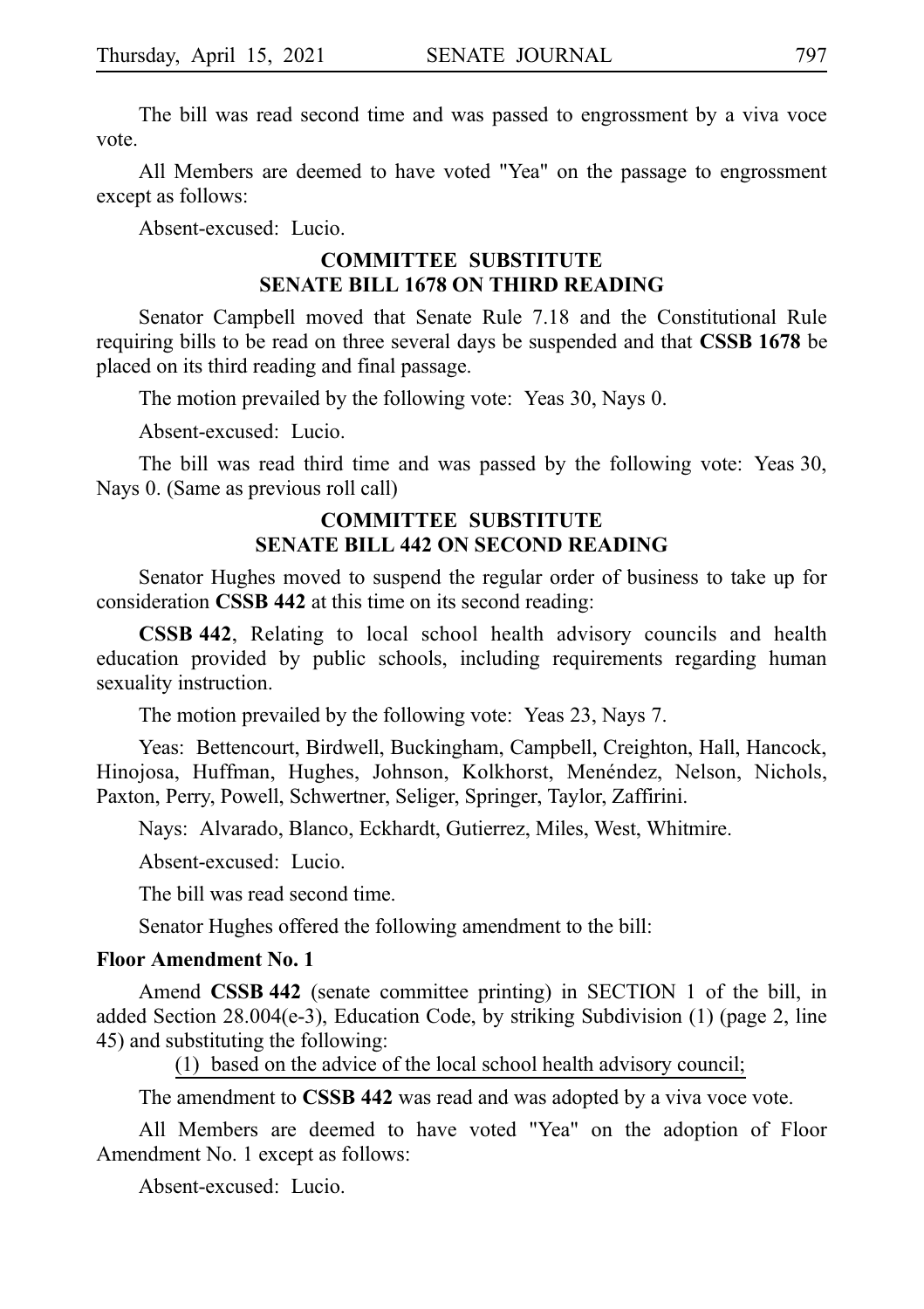Senator Hughes offered the following amendment to the bill:

#### **Floor Amendment No. 2**

Amend **CSSB 442** (senate committee report) as follows:

(1) In the recital to SECTION 1 of the bill, amending Section 28.004, Education Code (page 1, line 27), strike "(d),".

(2) In SECTION 1 of the bill, amending Section 28.004, Education Code, strike Subsection (d) (page 1, lines 30 through 53).

The amendment to **CSSB 442** was read and was adopted by a viva voce vote.

All Members are deemed to have voted "Yea" on the adoption of Floor Amendment No. 2 except as follows:

Absent-excused: Lucio.

**CSSBi442** as amended was passed to engrossment by the following vote: Yeas 23, Nays 7.

Yeas: Bettencourt, Birdwell, Buckingham, Campbell, Creighton, Hall, Hancock, Hinojosa, Huffman, Hughes, Johnson, Kolkhorst, Menéndez, Nelson, Nichols, Paxton, Perry, Powell, Schwertner, Seliger, Springer, Taylor, Zaffirini.

Nays: Alvarado, Blanco, Eckhardt, Gutierrez, Miles, West, Whitmire.

Absent-excused: Lucio.

# **COMMITTEE SUBSTITUTE SENATE BILL 18 ON SECOND READING**

Senator Creighton moved to suspend the regular order of business to take up for consideration **CSSB 18** at this time on its second reading:

**CSSB 18**, Relating to authority of the governor and certain political subdivisions to regulate firearms, ammunition, knives, air guns, explosives, and combustibles and certain associated businesses during certain disasters and emergencies.

The motion prevailed.

Senators Alvarado, Blanco, Eckhardt, Johnson, Menéndez, Miles, and Whitmire asked to be recorded as voting "Nay" on suspension of the regular order of business.

The bill was read second time.

Senator Hinojosa offered the following amendment to the bill:

#### **Floor Amendment No. 1**

Amend **CSSB 18** (senate committee report) by striking SECTION 5 of the bill (page 2, line 38, through page 3, line 34) and renumbering the SECTIONS of the bill accordingly.

The amendment to **CSSB 18** was read and failed of adoption by the following vote: Yeas 12, Nays 18.

Yeas: Alvarado, Blanco, Eckhardt, Gutierrez, Hinojosa, Johnson, Menéndez, Miles, Powell, West, Whitmire, Zaffirini.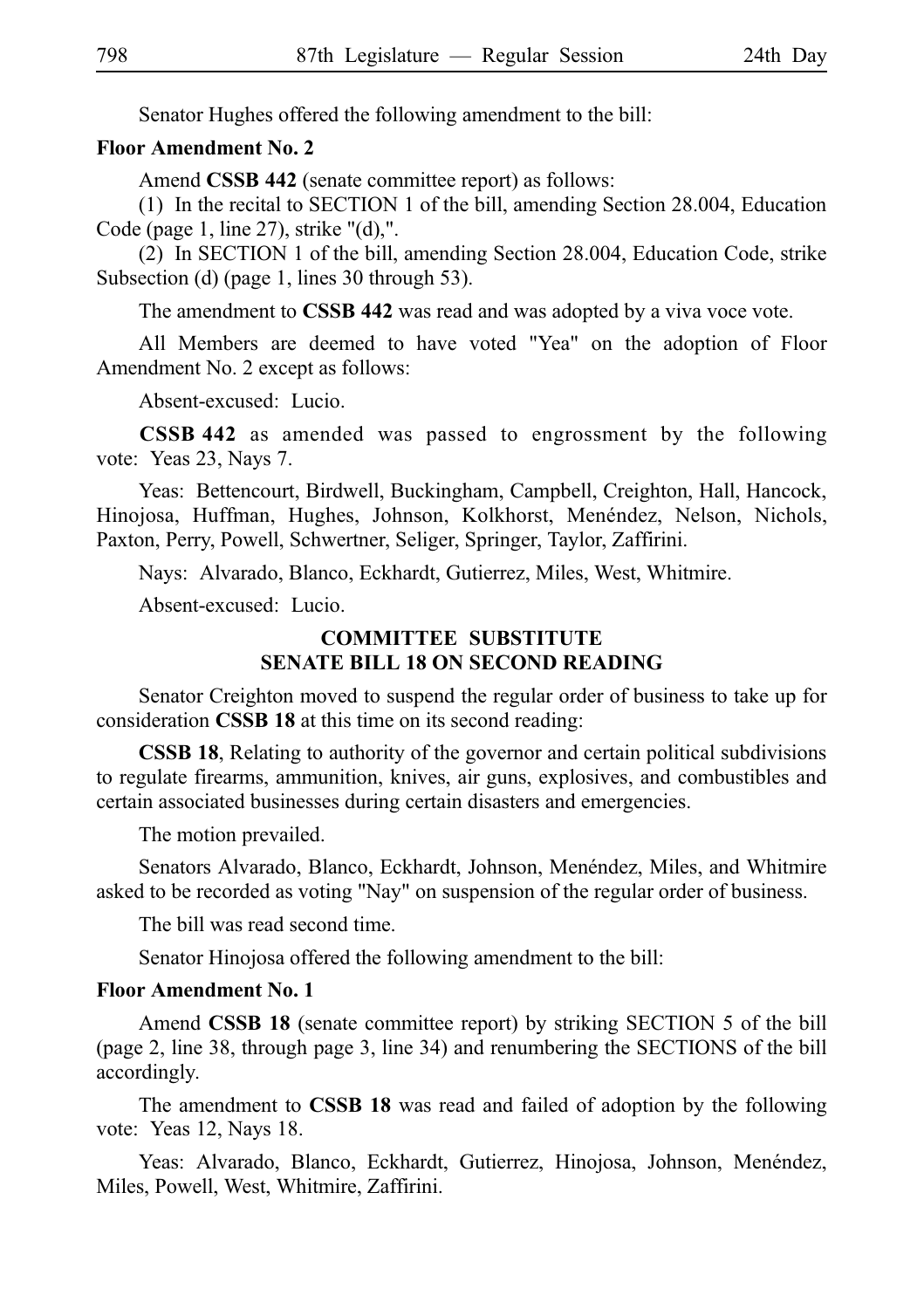Nays: Bettencourt, Birdwell, Buckingham, Campbell, Creighton, Hall, Hancock, Huffman, Hughes, Kolkhorst, Nelson, Nichols, Paxton, Perry, Schwertner, Seliger, Springer, Taylor.

Absent-excused: Lucio.

**CSSB 18** was passed to engrossment by the following vote: Yeas 23, Nays 7.

Yeas: Bettencourt, Birdwell, Buckingham, Campbell, Creighton, Gutierrez, Hall, Hancock, Hinojosa, Huffman, Hughes, Kolkhorst, Nelson, Nichols, Paxton, Perry, Powell, Schwertner, Seliger, Springer, Taylor, West, Zaffirini.

Nays: Alvarado, Blanco, Eckhardt, Johnson, Menéndez, Miles, Whitmire.

Absent-excused: Lucio.

#### **COMMITTEE SUBSTITUTE SENATE BILL 18 ON THIRD READING**

Senator Creighton moved that Senate Rule 7.18 and the Constitutional Rule requiring bills to be read on three several days be suspended and that **CSSBi18** be placed on its third reading and final passage.

The motion prevailed by the following vote: Yeas 24, Nays 6.

Yeas: Bettencourt, Birdwell, Buckingham, Campbell, Creighton, Gutierrez, Hall, Hancock, Hinojosa, Huffman, Hughes, Kolkhorst, Menéndez, Nelson, Nichols, Paxton, Perry, Powell, Schwertner, Seliger, Springer, Taylor, West, Zaffirini.

Nays: Alvarado, Blanco, Eckhardt, Johnson, Miles, Whitmire.

Absent-excused: Lucio.

The bill was read third time and was passed by the following vote: Yeas 23, Nays 7.

Yeas: Bettencourt, Birdwell, Buckingham, Campbell, Creighton, Gutierrez, Hall, Hancock, Hinojosa, Huffman, Hughes, Kolkhorst, Nelson, Nichols, Paxton, Perry, Powell, Schwertner, Seliger, Springer, Taylor, West, Zaffirini.

Nays: Alvarado, Blanco, Eckhardt, Johnson, Menéndez, Miles, Whitmire.

Absent-excused: Lucio.

#### **COMMITTEE SUBSTITUTE SENATE BILL 13 ON SECOND READING**

Senator Birdwell moved to suspend the regular order of business to take up for consideration **CSSB 13** at this time on its second reading:

**CSSB 13**, Relating to state contracts with and investments in certain companies that boycott energy companies.

The motion prevailed.

Senators Eckhardt, Johnson, Menéndez, and Powell asked to be recorded as voting "Nay" on suspension of the regular order of business.

The bill was read second time.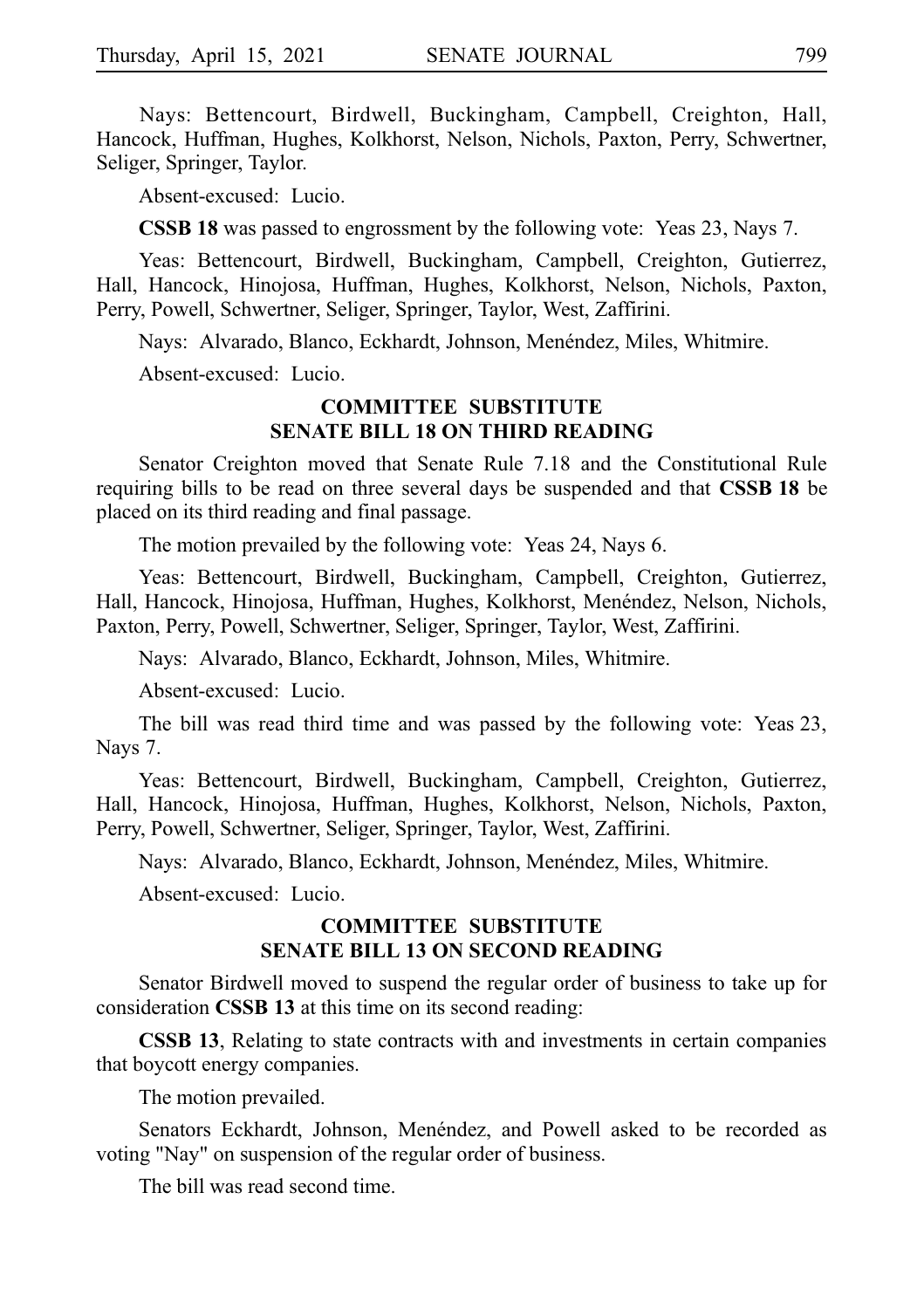Senator Birdwell offered the following amendment to the bill:

#### **Floor Amendment No. 1**

Amend **CSSB 13** (senate committee report) as follows:

(1) In SECTION 2 of the bill, in added Section 2274.002(b), Government Code (page 5, line 44), strike "A" and substitute "Except as provided by Section 2274.003, a".

(2) In SECTION 2 of the bill, immediately following added Section 2274.002, Government Code (page 5, between lines 49 and 50), insert the following:

Sec. 2274.003. CERTAIN CONTRACTS EXEMPTED. (a) A contract entered into in connection with or relating to the issuance, sale, or delivery of notes under Subchapter H, Chapter 404, or the administration of matters related to the notes, including the investment of note proceeds, is exempt from this chapter if, in the comptroller's sole discretion, the comptroller determines that compliance with Section 2274.002 is likely to prevent:

 $(1)$  an issuance, sale, or delivery that is sufficient to address the general revenue cash flow shortfall forecast; or

 $(2)$  the administration of matters related to the notes.

(b) Before making a determination under Subsection (a), the comptroller must:

 $(1)$  survey potential respondents or bidders to a solicitation for a contract described by Subsection (a) to determine the number of qualified potential respondents or bidders that are able to provide the written verification required by Section 2274.002; and

 $(2)$  evaluate the historical bidding performance of qualified potential bidders.

The amendment to **CSSB 13** was read and was adopted by a viva voce vote.

All Members are deemed to have voted "Yea" on the adoption of Floor Amendment No. 1 except as follows:

Absent-excused: Lucio.

**CSSB 13** as amended was passed to engrossment by a viva voce vote.

All Members are deemed to have voted "Yea" on the passage to engrossment except as follows:

Nays: Eckhardt, Johnson, Menéndez, Powell.

Absent-excused: Lucio.

# **COMMITTEE SUBSTITUTE SENATE BILL 13 ON THIRD READING**

Senator Birdwell moved that Senate Rule 7.18 and the Constitutional Rule requiring bills to be read on three several days be suspended and that **CSSBi13** be placed on its third reading and final passage.

The motion prevailed by the following vote: Yeas 26, Nays 4.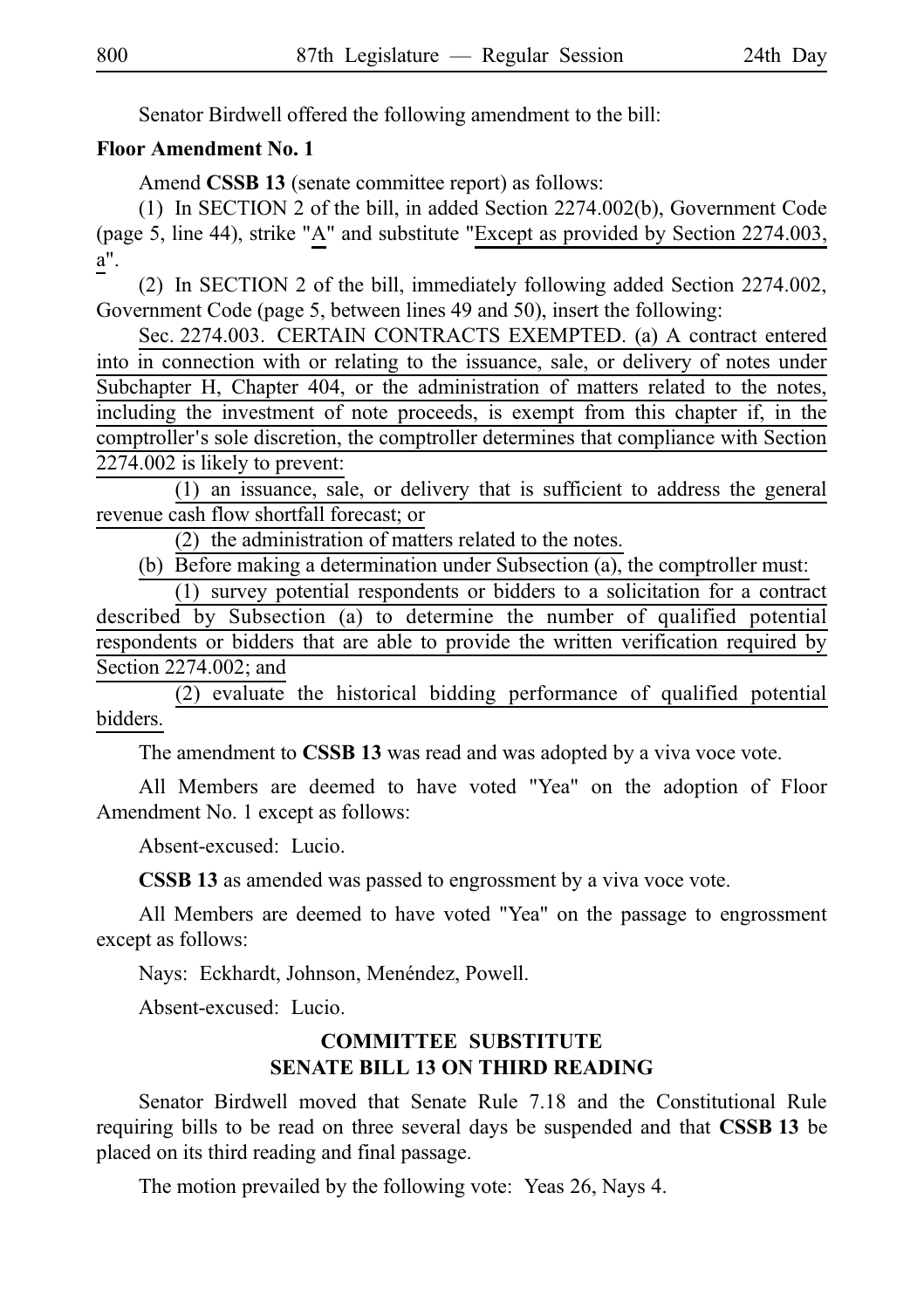Yeas: Alvarado, Bettencourt, Birdwell, Blanco, Buckingham, Campbell, Creighton, Gutierrez, Hall, Hancock, Hinojosa, Huffman, Hughes, Kolkhorst, Miles, Nelson, Nichols, Paxton, Perry, Schwertner, Seliger, Springer, Taylor, West, Whitmire, Zaffirini.

Nays: Eckhardt, Johnson, Menéndez, Powell.

Absent-excused: Lucio.

The bill was read third time and was passed by the following vote: Yeas 26, Nays 4. (Same as previous roll call)

#### **COMMITTEE SUBSTITUTE SENATE BILL 1282 ON SECOND READING**

Senator Hancock moved to suspend the regular order of business to take up for consideration **CSSB 1282** at this time on its second reading:

**CSSB 1282**, Relating to cost recovery for costs arising from the interconnection of certain electric generation facilities with the ERCOT transmission system.

The motion prevailed by the following vote: Yeas 18, Nays 12.

Yeas: Alvarado, Bettencourt, Birdwell, Buckingham, Campbell, Creighton, Hall, Hancock, Hinojosa, Huffman, Hughes, Kolkhorst, Nelson, Nichols, Paxton, Springer, Taylor, West.

Nays: Blanco, Eckhardt, Gutierrez, Johnson, Menéndez, Miles, Perry, Powell, Schwertner, Seliger, Whitmire, Zaffirini.

Absent-excused: Lucio.

The bill was read second time and was passed to engrossment by the following vote: Yeas 19, Nays 11.

Yeas: Alvarado, Bettencourt, Birdwell, Buckingham, Campbell, Creighton, Hall, Hancock, Hinojosa, Huffman, Hughes, Kolkhorst, Nelson, Nichols, Paxton, Schwertner, Springer, Taylor, West.

Nays: Blanco, Eckhardt, Gutierrez, Johnson, Menéndez, Miles, Perry, Powell, Seliger, Whitmire, Zaffirini.

Absent-excused: Lucio.

# **(President Pro Tempore Birdwell in Chair) SENATE BILL 550 ON SECOND READING**

Senator Springer moved to suspend the regular order of business to take up for consideration **SB 550** at this time on its second reading:

**SB 550**, Relating to the manner of carrying a handgun by a person who holds a license under Subchapter H, Chapter 411, Government Code.

The motion prevailed.

Senator Whitmire asked to be recorded as voting "Nay" on suspension of the regular order of business.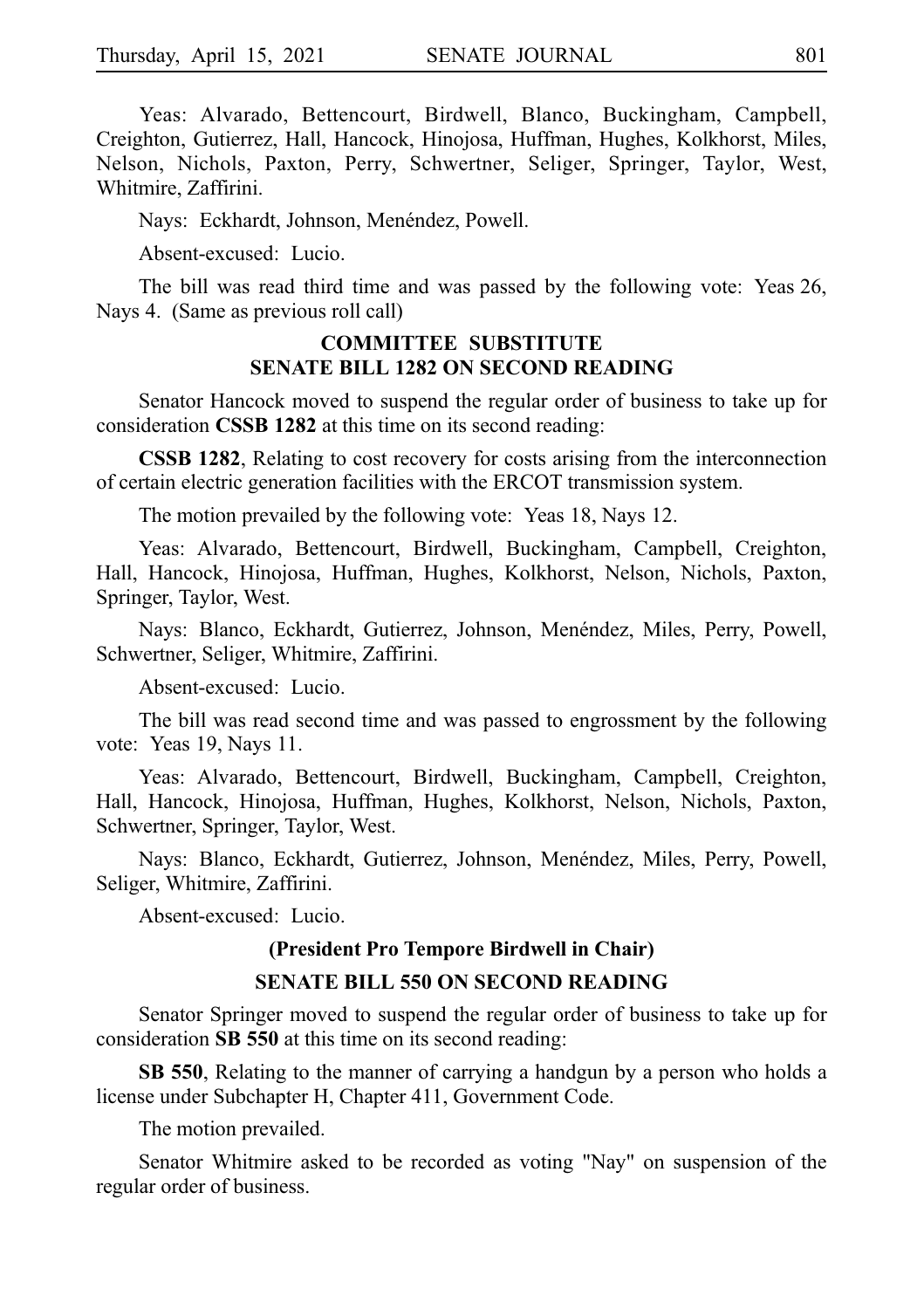The bill was read second time and was passed to engrossment by a viva voce vote.

All Members are deemed to have voted "Yea" on the passage to engrossment except as follows:

Nays: Whitmire.

Absent-excused: Lucio.

#### **SENATE BILL 550 ON THIRD READING**

Senator Springer moved that Senate Rule 7.18 and the Constitutional Rule requiring bills to be read on three several days be suspended and that **SB 550** be placed on its third reading and final passage.

The motion prevailed by the following vote: Yeas 29, Nays 1.

Nays: Whitmire.

Absent-excused: Lucio.

The bill was read third time and was passed by the following vote: Yeas 29, Nays 1. (Same as previous roll call)

#### **COMMITTEE SUBSTITUTE SENATE CONCURRENT RESOLUTION 3 ON SECOND READING**

On motion of Senator Paxton and by unanimous consent, the regular order of business was suspended to take up for consideration **CSSCR 3** at this time on its second reading:

**CSSCR 3**, Condemning China's practice of involuntary organ harvesting.

The resolution was read second time and was adopted by the following vote: Yeas 30, Nays 0.

Absent-excused: Lucio.

#### **SENATE BILL 1253 ON SECOND READING**

Senator Hall moved to suspend the regular order of business to take up for consideration SB 1253 at this time on its second reading:

**SBi1253**, Relating to the issuance and renewal of licenses to carry a handgun for purposes of reciprocity with other states.

The motion prevailed.

Senators Blanco, Gutierrez, West, and Whitmire asked to be recorded as voting "Nay" on suspension of the regular order of business.

The bill was read second time and was passed to engrossment by a viva voce vote.

All Members are deemed to have voted "Yea" on the passage to engrossment except as follows:

Nays: Blanco, Gutierrez, West, Whitmire.

Absent-excused: Lucio.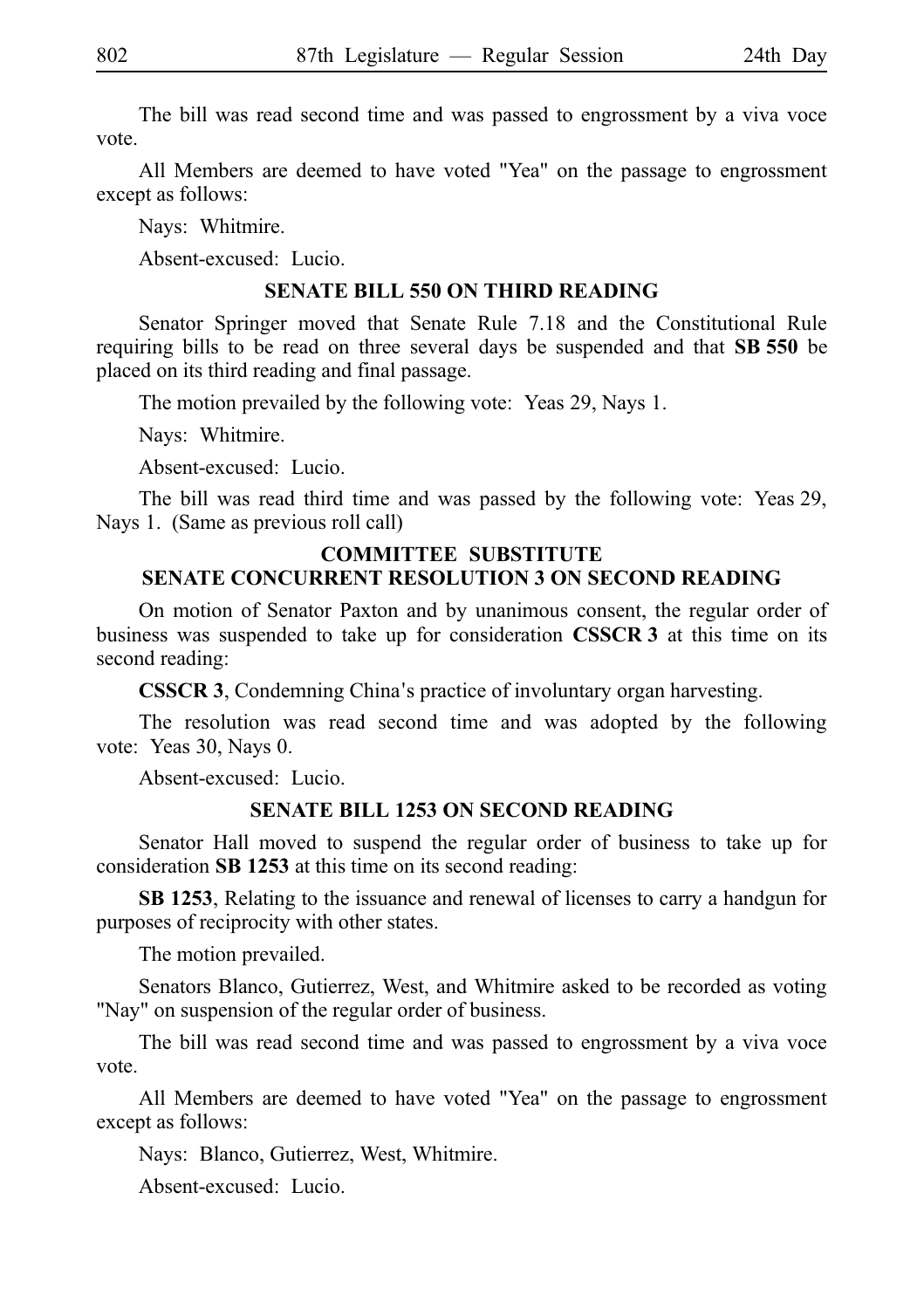#### **SENATE BILL 1253 ON THIRD READING**

Senator Hall moved that Senate Rule 7.18 and the Constitutional Rule requiring bills to be read on three several days be suspended and that **SB 1253** be placed on its third reading and final passage.

The motion prevailed by the following vote: Yeas 26, Nays 4.

Yeas: Alvarado, Bettencourt, Birdwell, Buckingham, Campbell, Creighton, Eckhardt, Hall, Hancock, Hinojosa, Huffman, Hughes, Johnson, Kolkhorst, Menéndez, Miles, Nelson, Nichols, Paxton, Perry, Powell, Schwertner, Seliger, Springer, Taylor, Zaffirini.

Nays: Blanco, Gutierrez, West, Whitmire.

Absent-excused: Lucio.

The bill was read third time and was passed by the following vote: Yeas 26, Nays 4. (Same as previous roll call)

# **SENATE RULE 7.07(b) SUSPENDED (Permission to Introduce) (Motion In Writing)**

Senator Springer submitted the following Motion In Writing:

Mr. President:

I move the suspension of Senate Rule 7.07(b) to permit the introduction of the following bill:

#### **SBi2213** Springer

Relating to the removal of electric energy storage facilities.

#### **SPRINGER**

The Motion In Writing was read and prevailed without objection.

#### **SENATE BILL ON FIRST READING**

The following bill was introduced, read first time, and referred to the committee indicated:

#### **SB 2213** by Springer

Relating to the removal of electric energy storage facilities. To Committee on Business and Commerce.

#### **HOUSE BILLS ON FIRST READING**

The following bills received from the House were read first time and referred to the committees indicated:

**HB 5** to Committee on Transportation. **HB 1325** to Committee on Higher Education.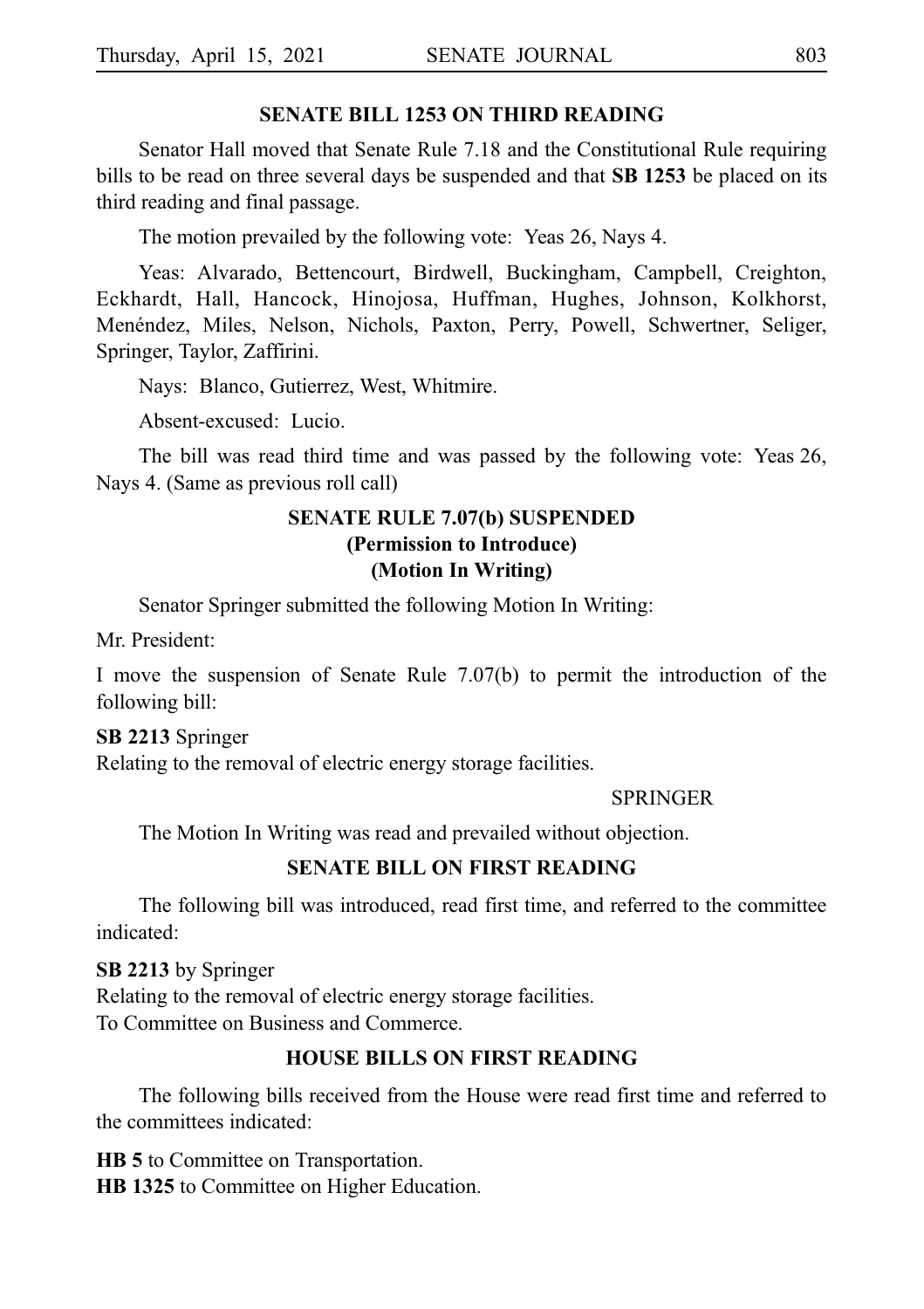# **(President in Chair)**

#### **SENATE RULES SUSPENDED (Posting Rules)**

On motion of Senator Kolkhorst and by unanimous consent, Senate Rule 11.10(a) and Senate Rule 11.18(a) were suspended in order that the Committee on Health and Human Services might meet today.

# **SENATE RULES SUSPENDED (Posting Rules)**

On motion of Senator Hughes and by unanimous consent, Senate Rule 11.10(a) and Senate Rule 11.18(a) were suspended in order that the Committee on State Affairs might meet today.

#### **CO-AUTHOR OF SENATE BILL 63**

On motion of Senator Nelson, Senator Huffman will be shown as Co-author of **SBi63**.

#### **CO-AUTHOR OF SENATE BILL 372**

On motion of Senator Hancock, Senator Alvarado will be shown as Co-author of **SBi372**.

#### **CO-AUTHORS OF SENATE BILL 442**

On motion of Senator Hughes, Senators Nelson and Paxton will be shown as Co-authors of **SBi442**.

# **CO-AUTHOR OF SENATE BILL 476**

On motion of Senator Nelson, Senator Kolkhorst will be shown as Co-author of **SBi476**.

#### **CO-AUTHOR OF SENATE BILL 659**

On motion of Senator Buckingham, Senator Hughes will be shown as Co-author of **SBi659**.

# **CO-AUTHORS OF SENATE BILL 678**

On motion of Senator Alvarado, Senators Huffman, Schwertner, West, and Whitmire will be shown as Co-authors of **SB 678**.

#### **CO-AUTHOR OF SENATE BILL 721**

On motion of Senator Schwertner, Senator Zaffirini will be shown as Co-author of **SBi721**.

# **CO-AUTHOR OF SENATE BILL 763**

On motion of Senator Powell, Senator Hancock will be shown as Co-author of **SBi763**.

# **CO-AUTHOR OF SENATE BILL 766**

On motion of Senator Huffman, Senator Nelson will be shown as Co-author of **SBi766**.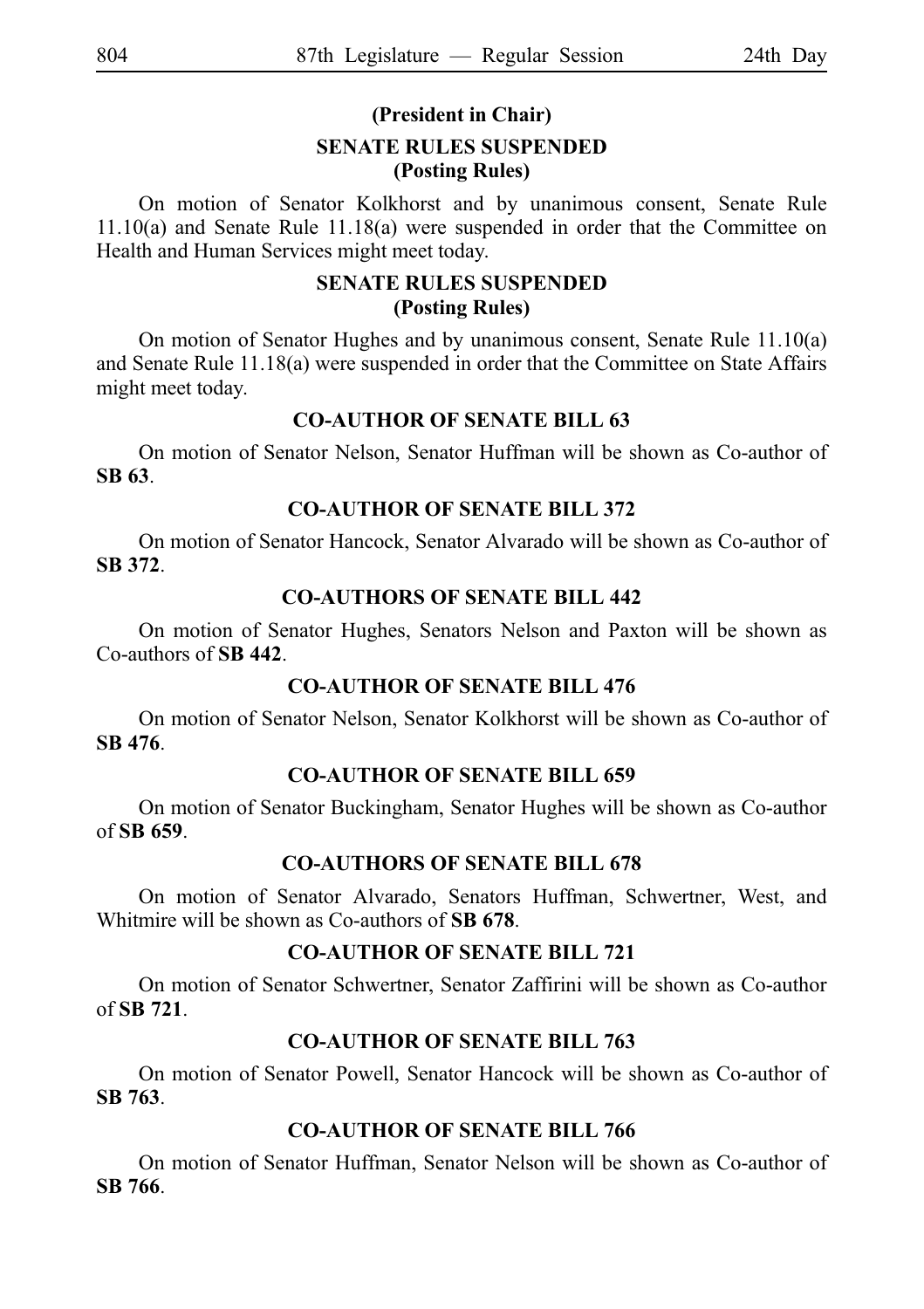#### **CO-AUTHOR OF SENATE BILL 869**

On motion of Senator Blanco, Senator Powell will be shown as Co-author of **SBi869**.

#### **CO-AUTHORS OF SENATE BILL 945**

On motion of Senator Eckhardt, Senators Alvarado and Zaffirini will be shown as Co-authors of SB 945.

#### **CO-AUTHOR OF SENATE BILL 987**

On motion of Senator Buckingham, Senator Creighton will be shown as Co-author of SB 987.

## **CO-AUTHOR OF SENATE BILL 1152**

On motion of Senator Kolkhorst, Senator Powell will be shown as Co-author of **SBi1152**.

# **CO-AUTHOR OF SENATE BILL 1159**

On motion of Senator Creighton, Senator Bettencourt will be shown as Co-author of **SBi1159**.

# **CO-AUTHOR OF SENATE BILL 1274**

On motion of Senator Nichols, Senator Seliger will be shown as Co-author of **SBi1274**.

#### **CO-AUTHOR OF SENATE BILL 1282**

On motion of Senator Hancock, Senator Schwertner will be shown as Co-author of **SBi1282**.

#### **CO-AUTHOR OF SENATE BILL 1297**

On motion of Senator Zaffirini, Senator Powell will be shown as Co-author of **SBi1297**.

# **CO-AUTHOR OF SENATE BILL 1300**

On motion of Senator Creighton, Senator Paxton will be shown as Co-author of **SBi1300**.

#### **CO-AUTHOR OF SENATE BILL 1390**

On motion of Senator West, Senator Powell will be shown as Co-author of **SBi1390**.

#### **CO-AUTHOR OF SENATE BILL 1457**

On motion of Senator Zaffirini, Senator Powell will be shown as Co-author of **SBi1457**.

# **CO-AUTHOR OF SENATE BILL 1496**

On motion of Senator Huffman, Senator Zaffirini will be shown as Co-author of **SBi1496**.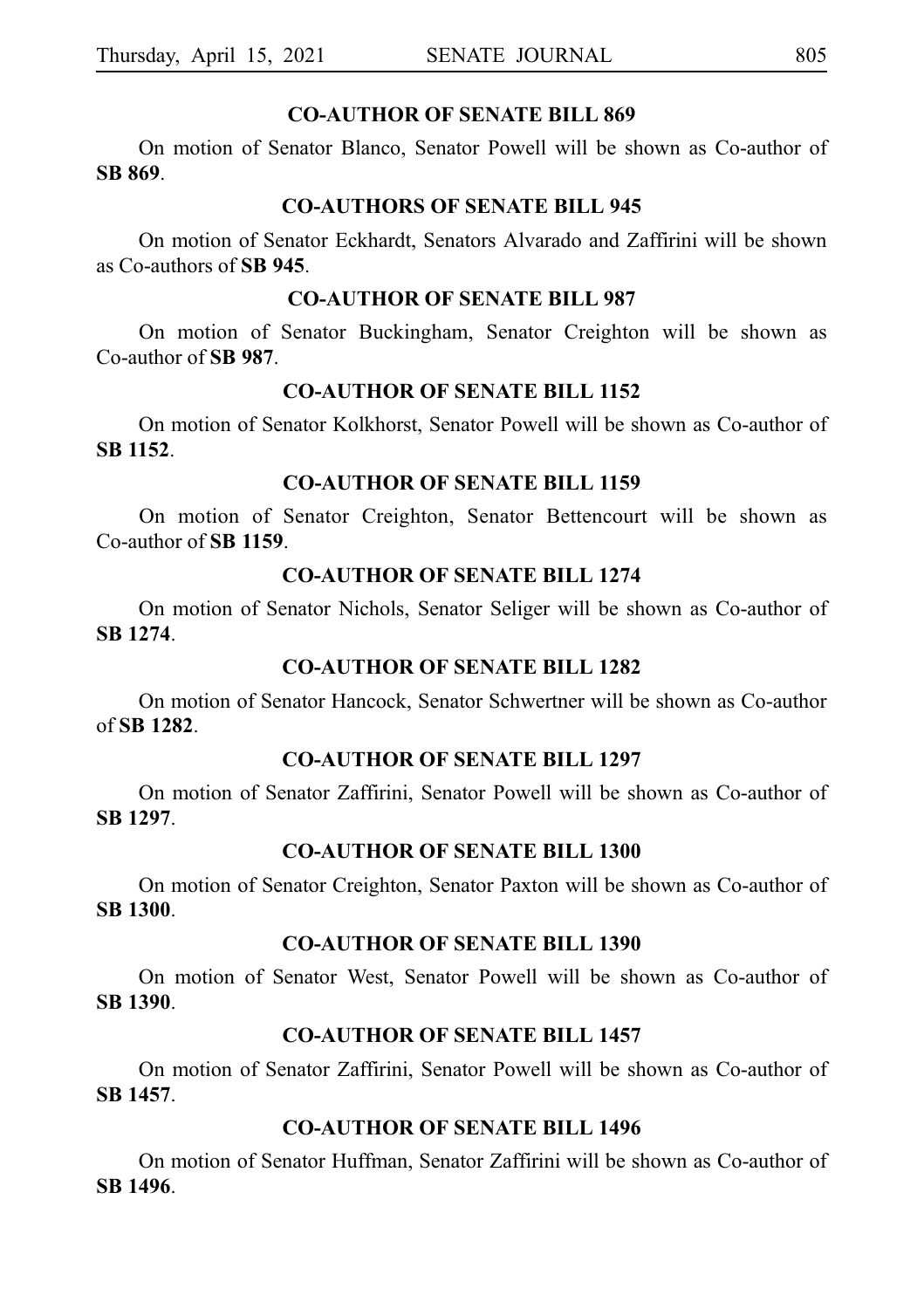# **CO-AUTHOR OF SENATE BILL 1510**

On motion of Senator Whitmire, Senator Eckhardt will be shown as Co-author of **SBi1510**.

#### **CO-AUTHOR OF SENATE BILL 1544**

On motion of Senator West, Senator Miles will be shown as Co-author of **SBi1544**.

#### **CO-AUTHOR OF SENATE BILL 1623**

On motion of Senator Bettencourt, Senator Creighton will be shown as Co-author of **SBi1623**.

# **CO-AUTHOR OF SENATE BILL 1912**

On motion of Senator Blanco, Senator Powell will be shown as Co-author of **SBi1912**.

# **CO-AUTHOR OF SENATE BILL 1914**

On motion of Senator Blanco, Senator Powell will be shown as Co-author of **SBi1914**.

# **CO-AUTHOR OF SENATE BILL 2038**

On motion of Senator Menéndez, Senator Gutierrez will be shown as Co-author of **SBi2038**.

# **CO-AUTHOR OF SENATE BILL 2092**

On motion of Senator Hughes, Senator Alvarado will be shown as Co-author of **SBi2092**.

# **CO-AUTHOR OF SENATE BILL 2201**

On motion of Senator Buckingham, Senator Springer will be shown as Co-author of **SBi2201**.

# **CO-AUTHORS OF SENATE CONCURRENT RESOLUTION 3**

On motion of Senator Paxton, Senators Creighton, Nelson, Springer, and Zaffirini will be shown as Co-authors of **SCRi3**.

# **CO-AUTHOR OF SENATE RESOLUTION 237**

On motion of Senator Campbell, Senator Springer will be shown as Co-author of **SRi237**.

# **RECESS AND MOTION TO ADJOURN**

On motion of Senator Whitmire and by unanimous consent, the Senate at 2:00 p.m. agreed to recess until 8:00 a.m. Monday, April 19, 2021, for the Local and Uncontested Calendar Session.

The Senate further agreed to adjourn, upon conclusion of the Local and Uncontested Calendar Session, until 2:00 p.m. Monday, April 19, 2021.